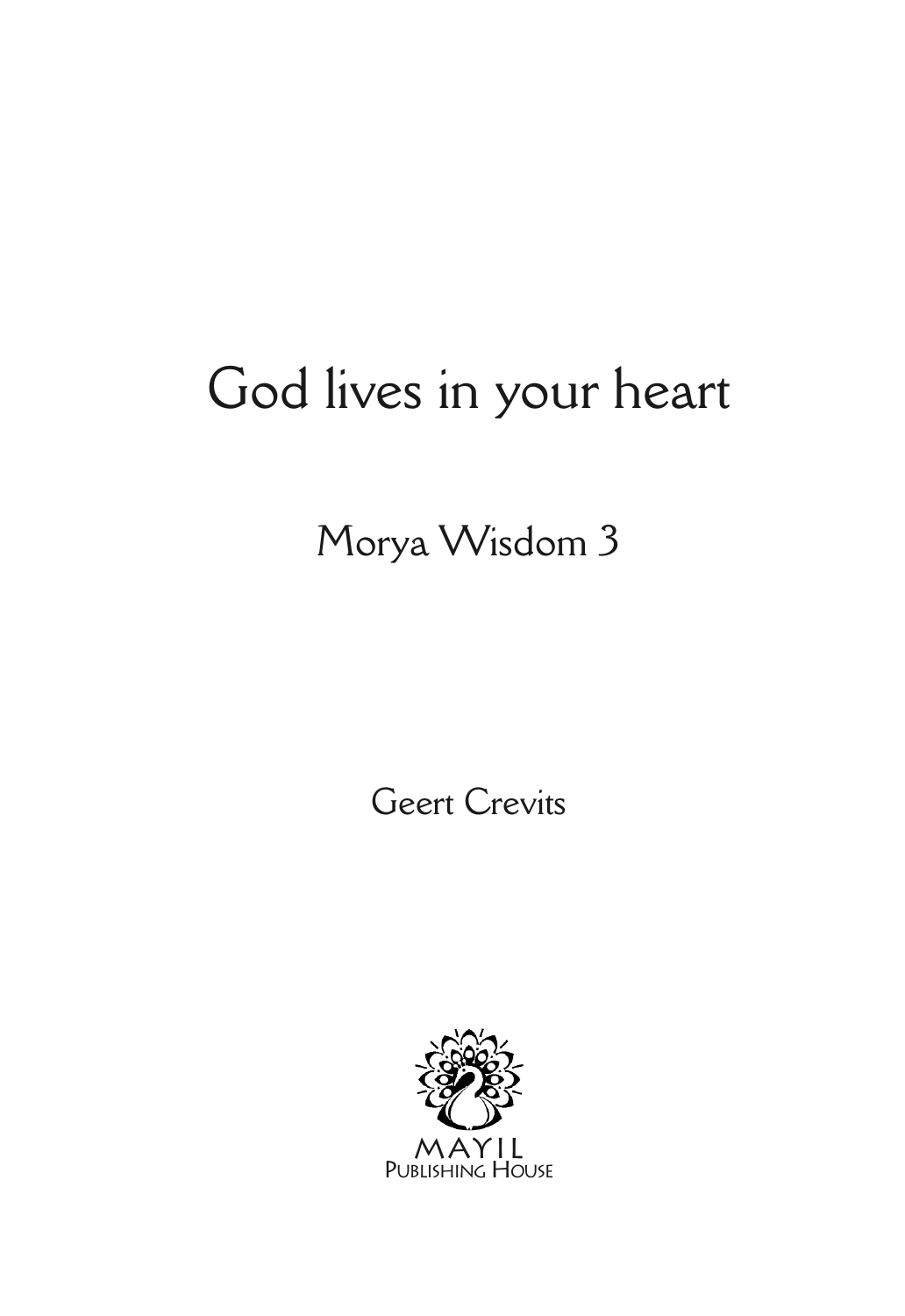# Foreword

## to the original Dutch edition

God lives in your heart and you can find Him/Her there. This is an age-old truth. Sometimes forgotten, unlearned, neglected, forbidden, burned, illegal, repressed, needing permission, paying the price, returning, starting again, now the shepherd, then again the sheep. New heights, an abundance of light, great tenderness, together with the Masters, grace…

This third 'Course in the Deepening of Life', as it was called, was recorded on some four cassettes during the course of three afternoons on July 13 and August 3 & 24, 1994. Geert spoke these 44,000 words deriving from a pure, enduring contact with Master Morya, in the presence of a small group of people.

Lydia Crevits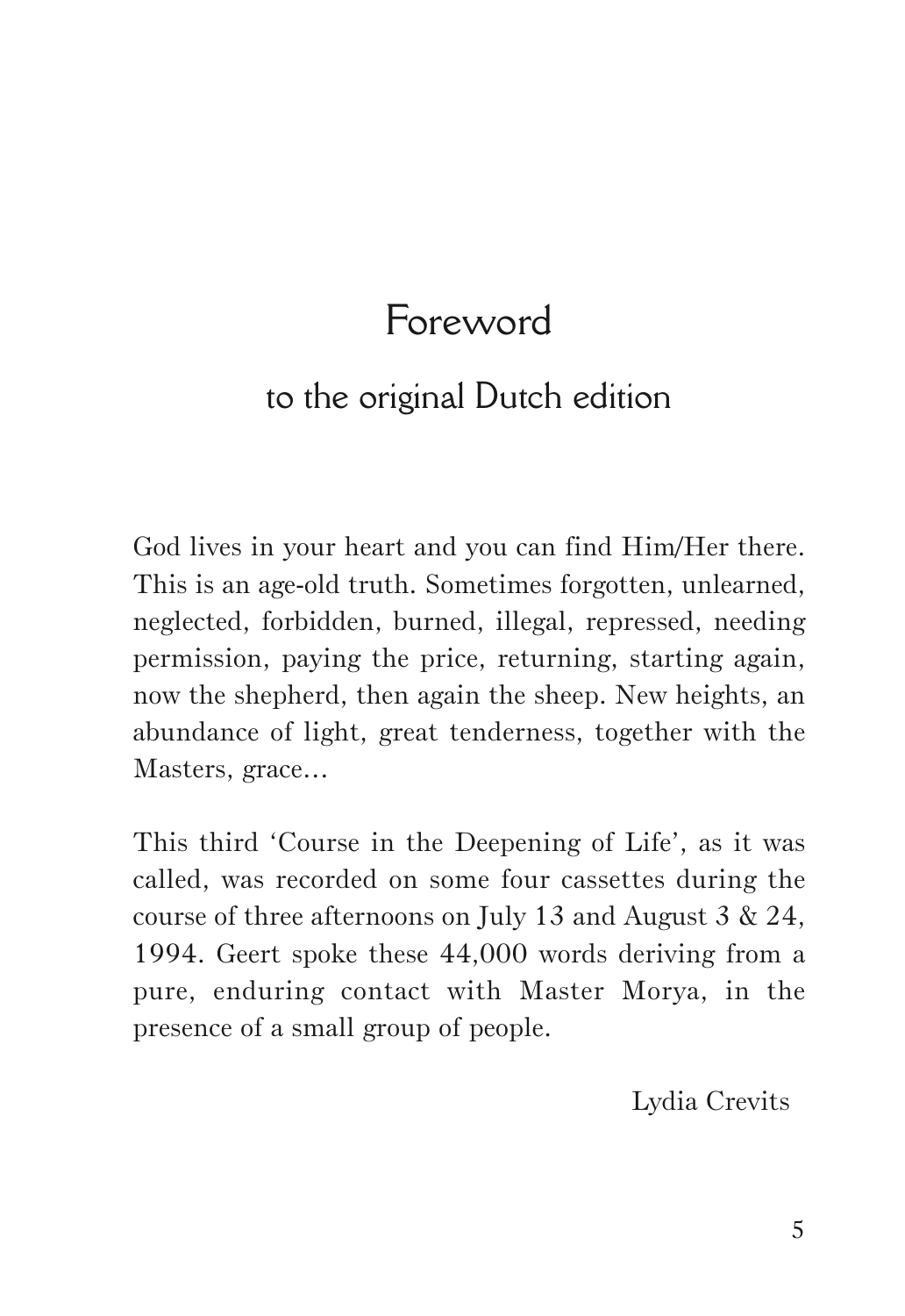

# 1 - A little life and a great life

*You cannot separate heaven and Earth; they are one whole. In fact, they are intertwined. The human being belongs to both Earth and heaven. Why is it that sometimes he feels so sad? On this Earth people live with secrets. The greatest secret in our lives is love.*

Each true force to be found within the human being comes from above. There is much within us that doesn't come from there, but the true forces within people come from above. Without these forces a person could not live. The things within a person that come from this Earth is one thing, but there is something else. There is another force that comes to the Earth by way of heaven and then, from this Earth, again returns to heaven. In everything that exists there is a movement and there is a link, a concordance between heaven and Earth, and it is about this concordance that I would like to talk to you now.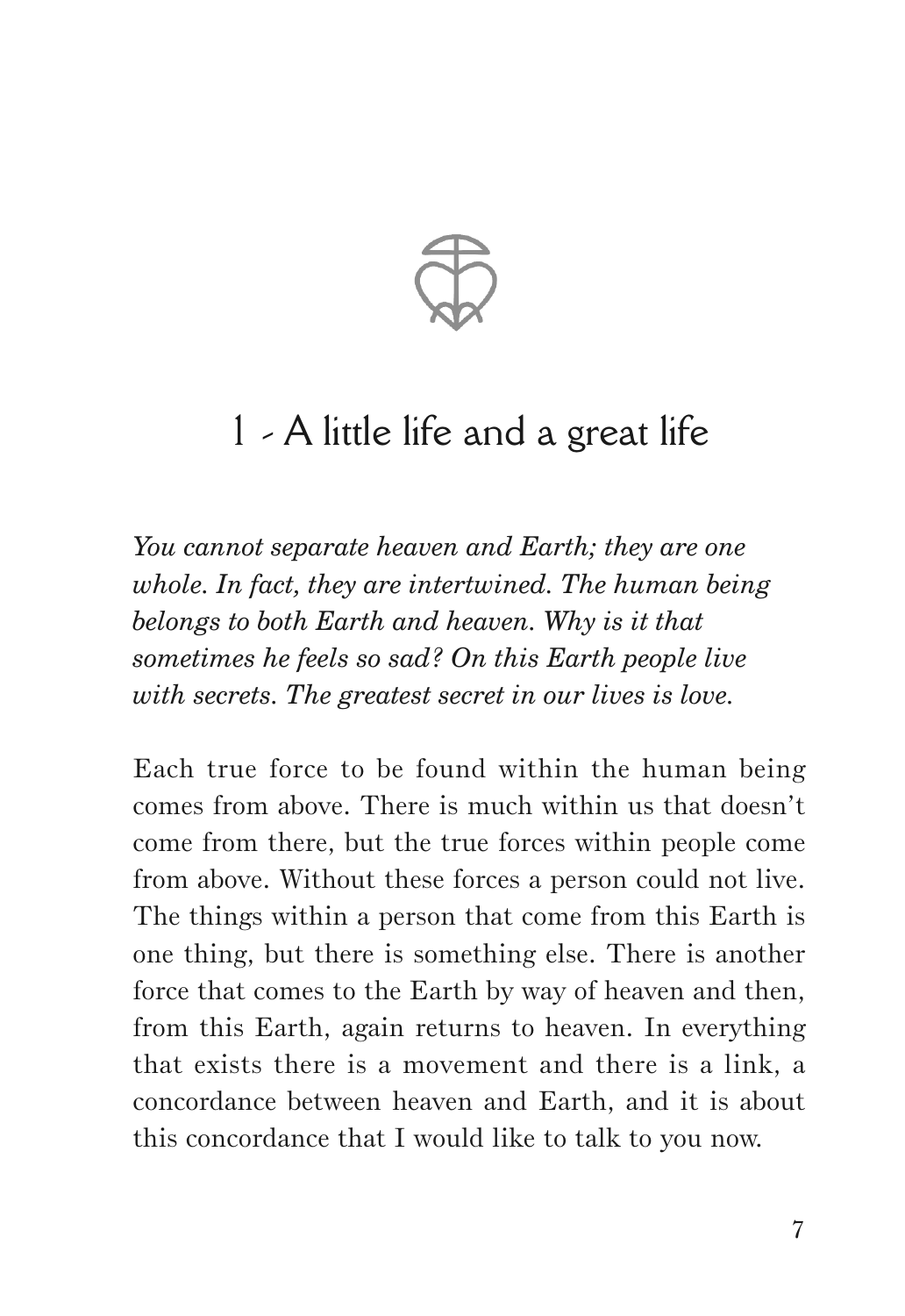Heaven – in other words the higher realms – accommodates an infinite number of beings, each working in their own way. Heaven isn't made up of a system of worlds that can exist on their own. No, the one world needs the other. The Earth needs heaven but heaven also needs the Earth. It is one whole and whatever happens here on Earth happens in heaven as well and whatever takes place in heaven will once take place here on Earth. There is a connection, the one deepens the other and there is an essential accord that keeps becoming deeper and keeps changing. At the moment in time in which we are now living, heaven wants to approach the Earth in a new way. There is a change taking place in the spheres, a rearranging. The beings are gradually becoming aware of this change, and this change will also exteriorize itself here on Earth.

As a seeker, you, along with all the other people who are searching, are now trying to see your life as it is and in this way you are setting your life on another course. Because the one who is able to see life as it is will discover that he begins to do other things with his life.

You should look at life as being an energy that comes from above, making its way down to Earth to then again return above. I say *above* to differentiate it in some way, but actually it is not really *above*. Actually the worlds are all together, each on another vibration, and you should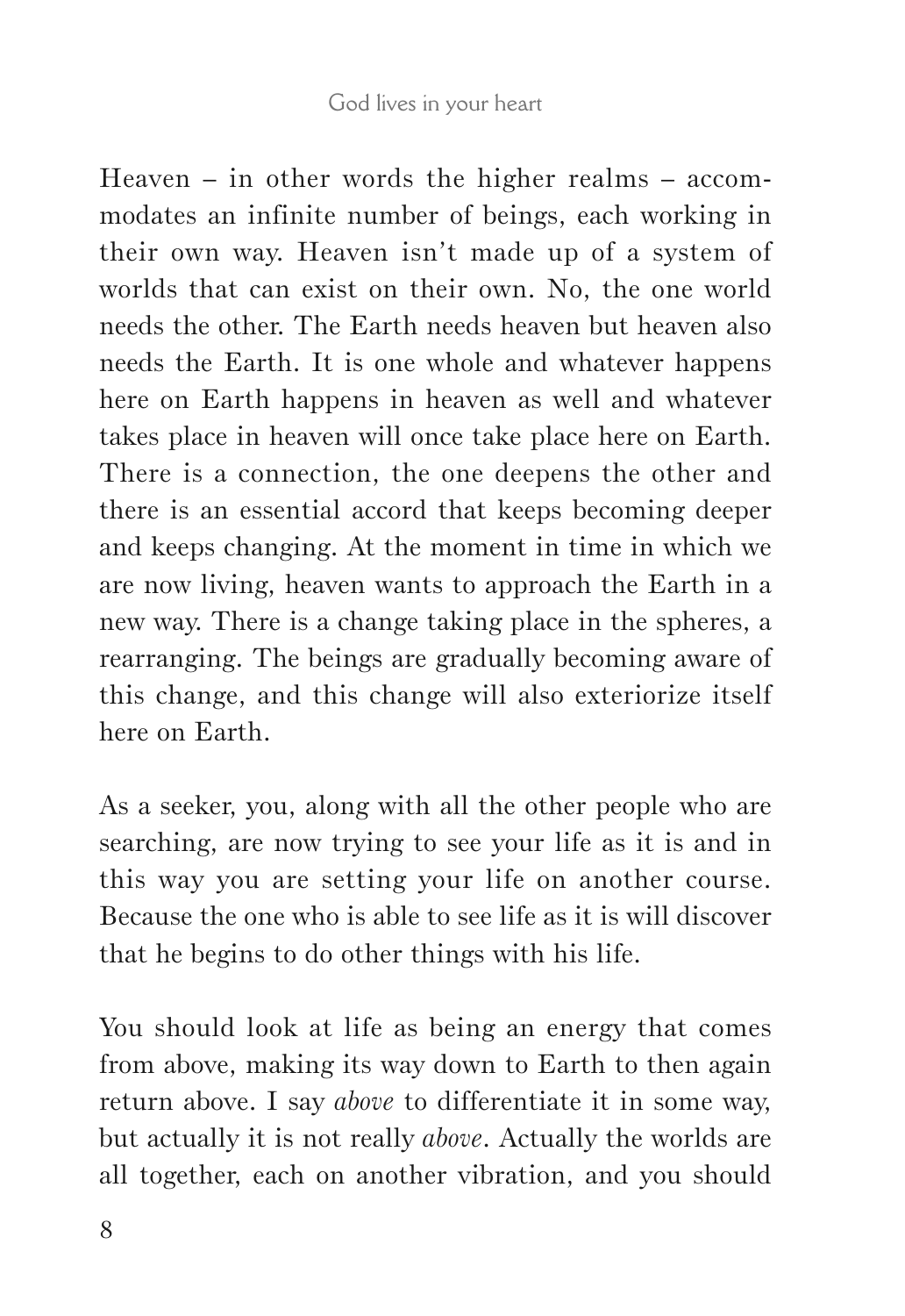realize that time and space do not really exist. But on this Earth, in this universe, time and space do exist. It's something difficult to explain; I only mention this in order to situate it a bit. Not to make it difficult for you but to give you the insight that there exists something like another life; a life that encompasses other dimensions and other experiences, which have nothing to do with time and space. Here on Earth, however, we are immersed in time and space and are even unable to break loose from them because our physical bodies and our minds are bound to this time and this space. But in reality our souls can escape.

When we listen to the deepest within ourselves, we are then outside of time and outside of space. Even heaven is inside of us and we should try to become conscious of this. Living on this Earth our consciousness can grow and grow and grow, to such an extent that we become aware of our own great inner life. Therefore, there is a little life that everyone lives, without exception, and there is a great life that some people are able to live and others not.

This great life, which is within each one of you, and that therefore you can live, is structured in such a way that, there, you can have a contact with heaven. Each of you, in a manner of speaking, could have a contact with heaven within yourself. There is no need to try to reach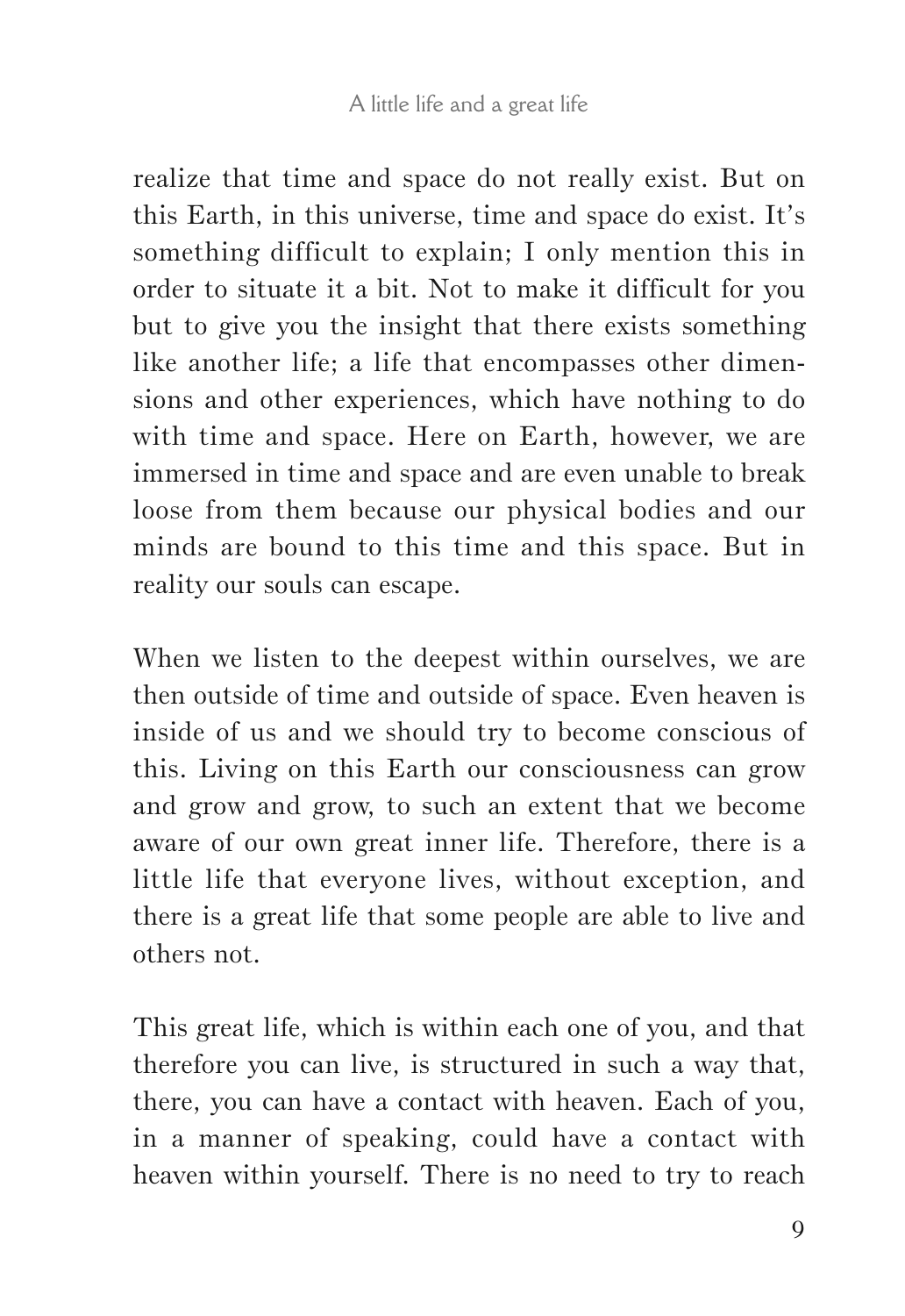through the clouds to somewhere amongst the stars in order to find heaven, because that is not where you will find it. You should be able to go within yourself, and there is where you will find heaven. However, when you go within yourself it is generally more usual not to find heaven; what you find, instead, is the little life, the life connected to this Earth, that comes from this Earth, that thinks about this Earth and lives with this Earth. This is a different energy from the energy that comes to people from out of the cosmos, from heaven, from the Divinity.

To put it simply – these two energies are what make a being 'human'. The human being doesn't only belong to this Earth, nor does he or she only belong to heaven, the human being belongs to both. This is then the difficulty in his life, the fact that if he wants to deepen his life he needs to see himself as belonging not only to this Earth but as belonging to heaven as well. Many people only want to be in heaven and are unwilling to accept the Earth. But not wanting to see where it is they are standing and what it is they are facing, and sometimes not even wanting to live it, will not solve the problem.

Many children are born who don't want to come to this Earth and this is because they come from heaven, from a deepness, a bliss, a joy, and they don't want to experience the Earth because they cannot see the sense of it. Very many people find it difficult to be on Earth and they have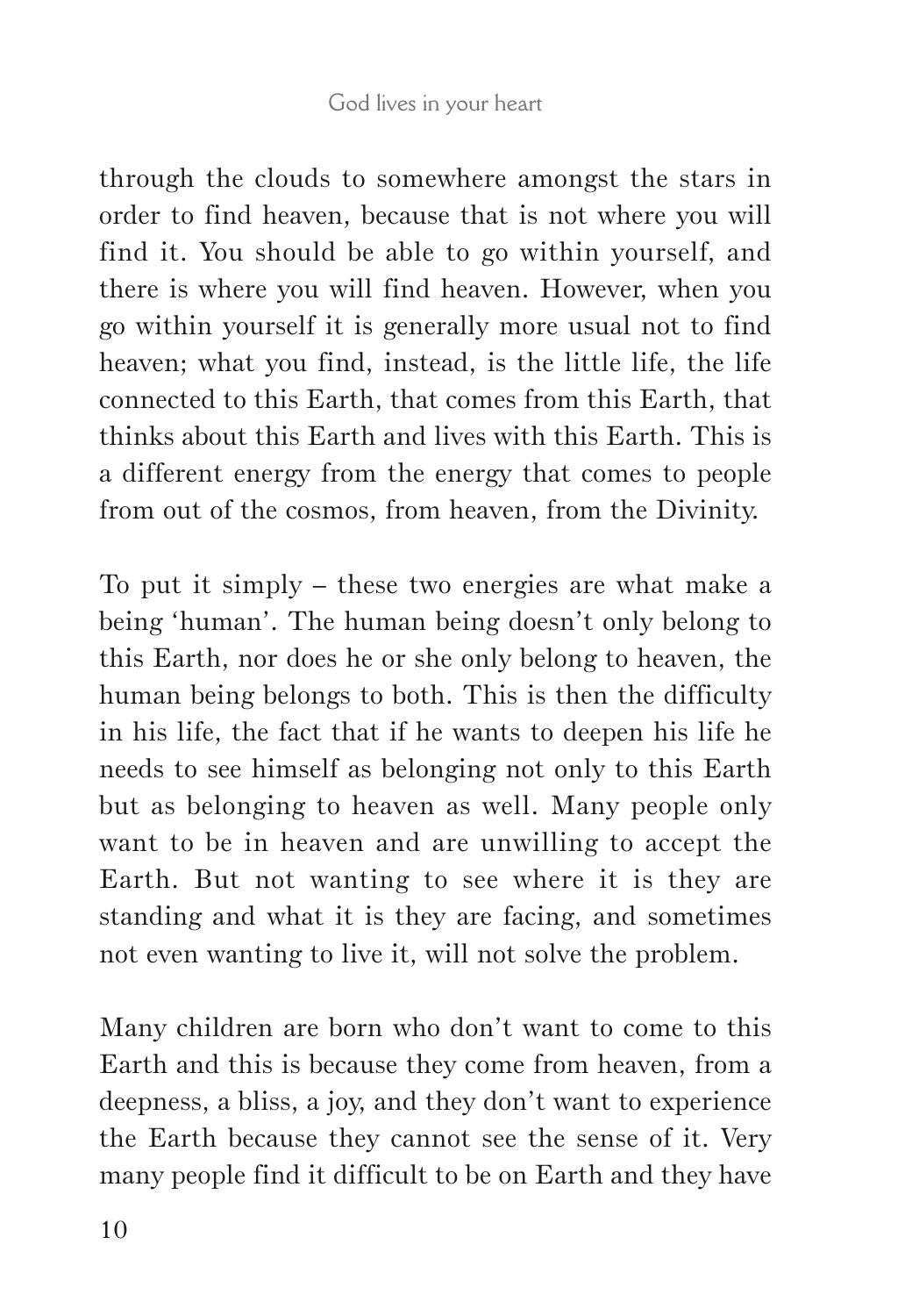a vague sense that there is something else that exists. However, when it comes to it, they are afraid of leaving this Earth, and yet they shouldn't be frightened.

The Earth is a place in which to live, in which to learn to love, in which to have all kinds of experiences that are very important and that can only be lived here on Earth. The Earth is something like a distorted heaven, a heaven turned around because it has been thrown into time and space. When you can see the Earth in this way – as a heaven that has been thrown into time and space – you'll see that there is an unending dispersion on this Earth. The unity is gone, the unity has gone missing, and this unity is just what humankind is striving for – striving for the unity of man and woman, the unity of family, the unity of a people and anything else you can name that a person longs to bring to unity, to harmony. But he is unable to find it and this makes him sad, unhappy and distressed. He doesn't know how he can achieve this unity because of the fact that everything he sees and everything he takes to hand is a piece of reality that doesn't seem to fit with another piece of reality, or at least this is what he thinks.

The reality is different. This turned-around world is, in itself, a unity, but this is something people are unable to see. Heaven speaks to us by way of this Earth. If you could listen to yourself, to your inner self, you would hear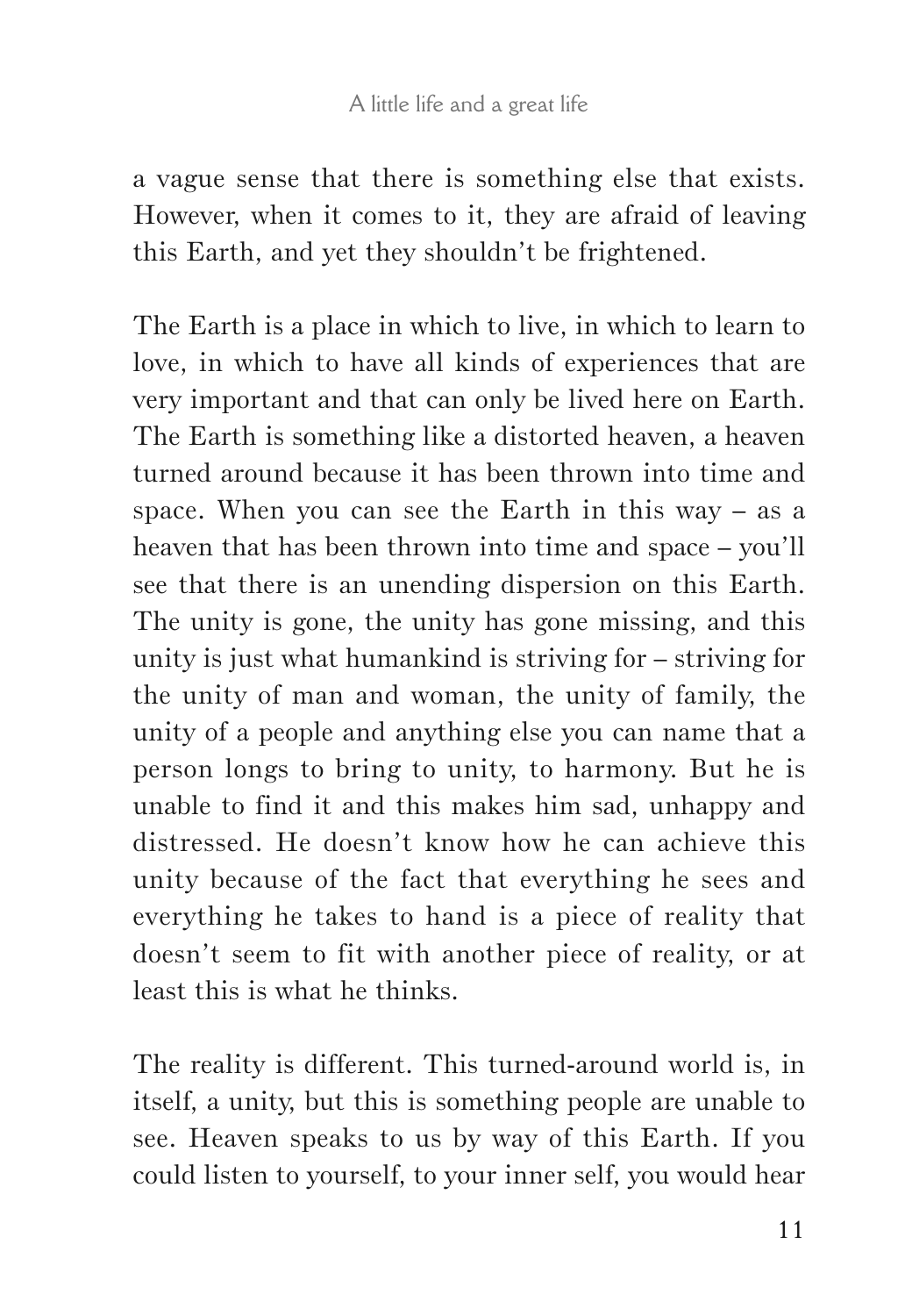# Contents

## Foreword 5

## $\leq 1$  A little life and a great life 7

*You cannot separate heaven and Earth; they are one whole. In fact, they are intertwined. The human being belongs to both Earth and Heaven. Why is it that sometime he feels so sad? On this Earth people live with secrets. The greatest secret in our lives is love.*

## $\leq 2$  The path of letting go 21

*The difficult path is an easier path. About living together and yet letting go of one another. The meaning of meditation. What if the other is busy in a completely wrong way? About goodness. "Everything should be completely different…. in my life." Two minutes' reflection.*

 $\leq 3$  The kingdom of God 43

*This chapter is about the subtle freshness you can feel in your heart; about having a real connection with the other and about not letting your life be determined by the other. About praying for your children without their knowing, and to Whom you can pray.*

*About purifying thoughts and recreating the world. About the fickleness of emotions.*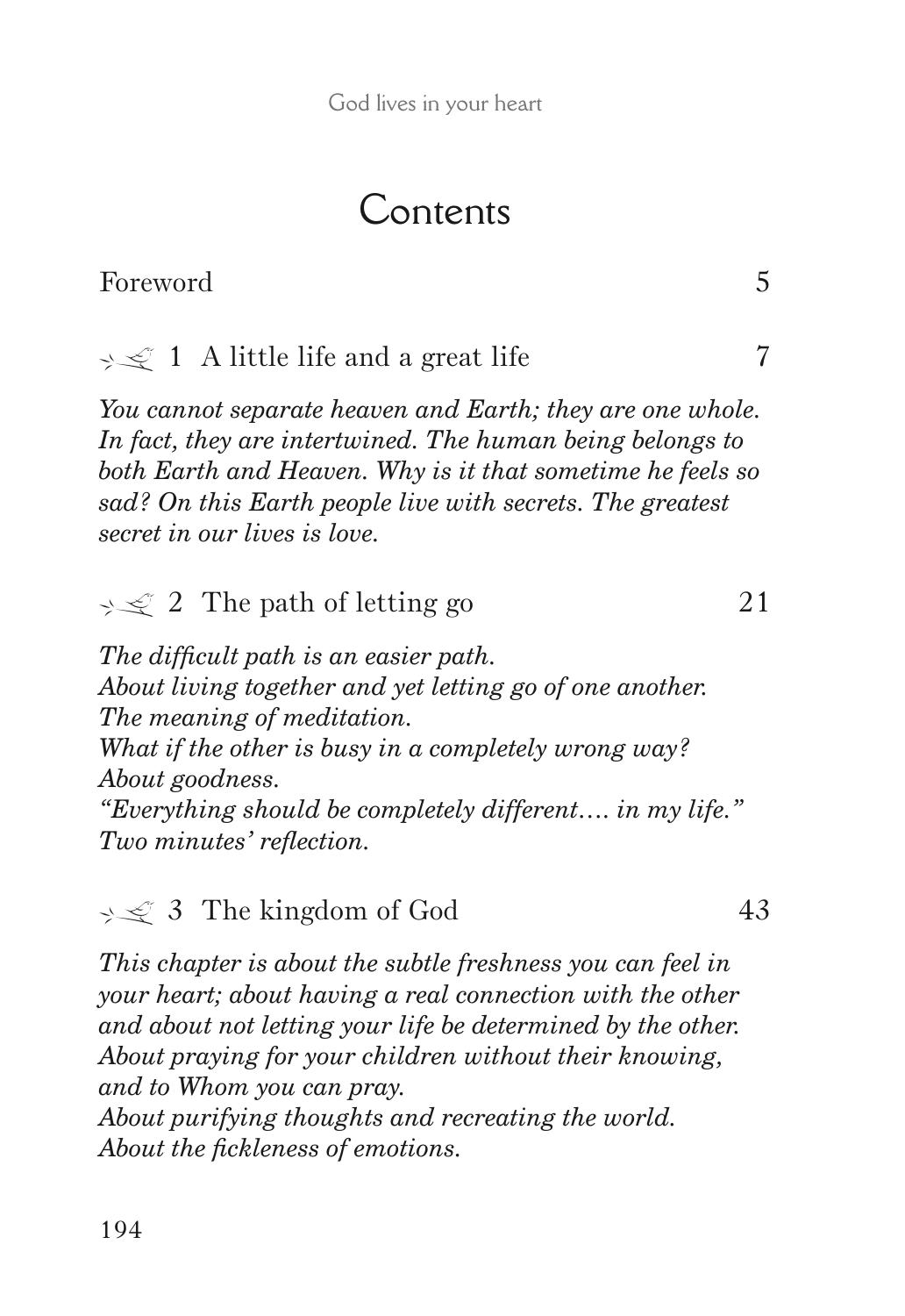#### Contents

*About the energy of the human voice, the energy of words. About keeping silent. About opening oneself for the Master, the mystic marriage and the pearl that comes from God.*

#### $\leq 4$  The infinite Self 73

*This chapter is about: The forms that clothe the self. With simplicity the self can become itself. Bowing to the other. Your true name. Maya. Trauma. Coping with experiences. What you think becomes your reality. The spiritual person. The transformation. The governments of this Earth. Learning to deal with energies.*

### $\leq 5$  Love never stops working 91

*Answers to 11 questions asked by people who were present at the course that was later to be this book.*

Question: How does one come to the point of being able to have a selfless love? You think you are doing something good but often there is something behind it that is more involved with your 'ego'. 91

*Love is a source One can know the tree by its fruits People who are not loving realize their shortcoming Live a life full of desire Learning to distinguish between human and divine*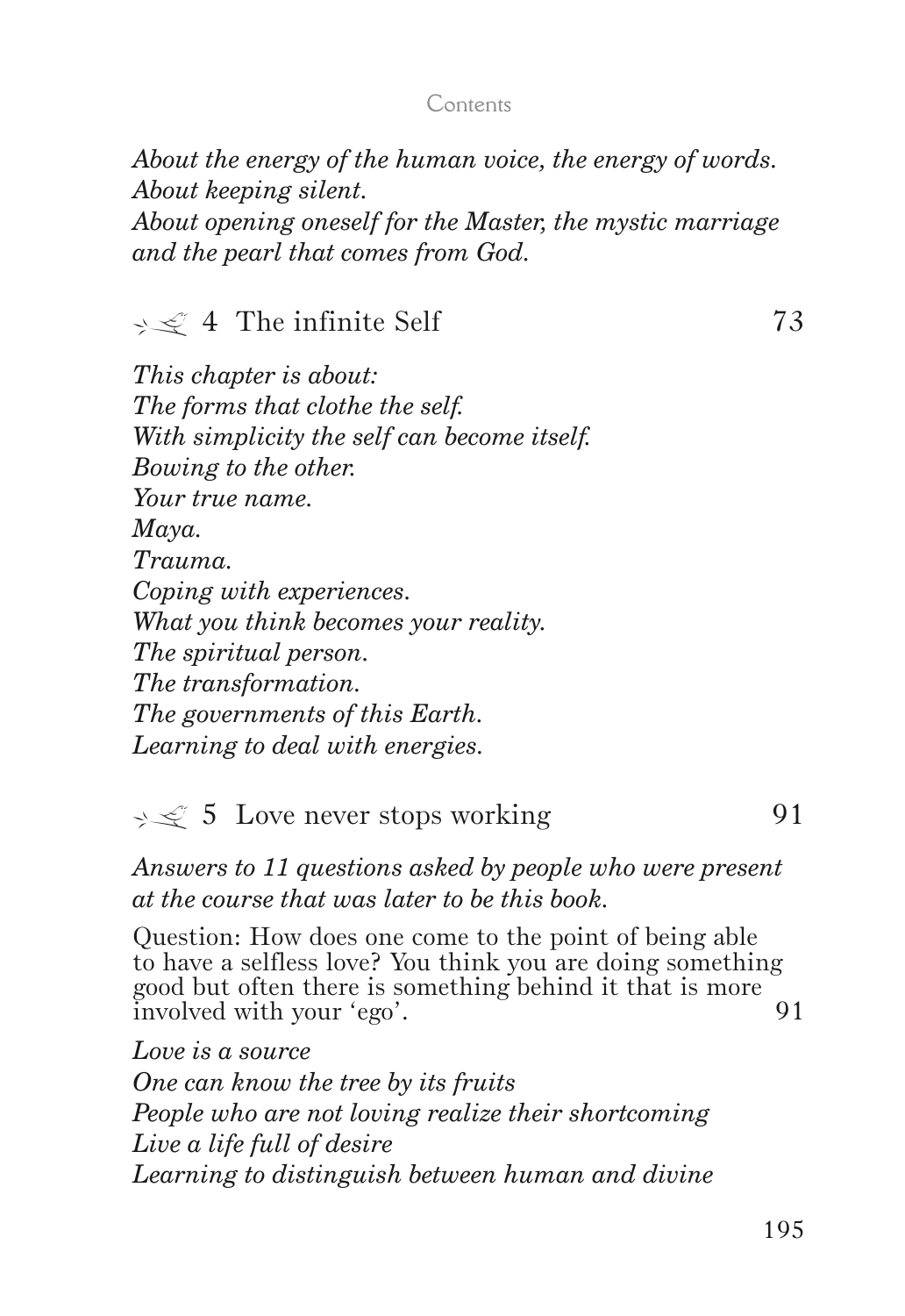God lives in your heart

| Until ultimately you are one with God                                                                                                                                                                         |     |
|---------------------------------------------------------------------------------------------------------------------------------------------------------------------------------------------------------------|-----|
| Without love you are lonely                                                                                                                                                                                   |     |
| Sentimentality is not yet love                                                                                                                                                                                |     |
| Love takes everything on and transforms it                                                                                                                                                                    |     |
| Question: What is the significance of saints,<br>for instance Saint Joseph?                                                                                                                                   | 105 |
| There was a place for God in Saint Joseph's house<br>Stay in the company of saints                                                                                                                            |     |
| Question: Why is this whole process of development<br>necessary? Why are we not more perfect on this Earth?                                                                                                   | 109 |
| Question: When did it first go wrong? Was it with<br>Adam and Eve?                                                                                                                                            | 110 |
| Question: It regularly happens that people from<br>Jehovah's Witnesses come to my door. How should I<br>deal with this?                                                                                       | 114 |
| Question: What is the significance of charismatic<br>groups?                                                                                                                                                  | 115 |
| Question: I experienced my meeting with Mother Amma<br>as a very deep contact, something profound that lasted<br>for some time afterwards but then ebbed away. What<br>can I do to make this experience last? | 118 |
| Question: There is a negative experience in my past<br>that I just can't let go of and that keeps bothering<br>me. What can I do about this?                                                                  | 121 |
| Question: When do you make a choice using the<br>mind and when do you make it from the heart?                                                                                                                 | 123 |
| Question: How can I know if I am making a choice<br>with my heart or with my feelings?                                                                                                                        | 125 |
| Question: I want to do my best to become 'spiritual'<br>but I find it all so difficult. Especially combining daily<br>life with spirituality. How can I understand life?                                      | 129 |
| The intention is that we learn to understand everything                                                                                                                                                       |     |
|                                                                                                                                                                                                               |     |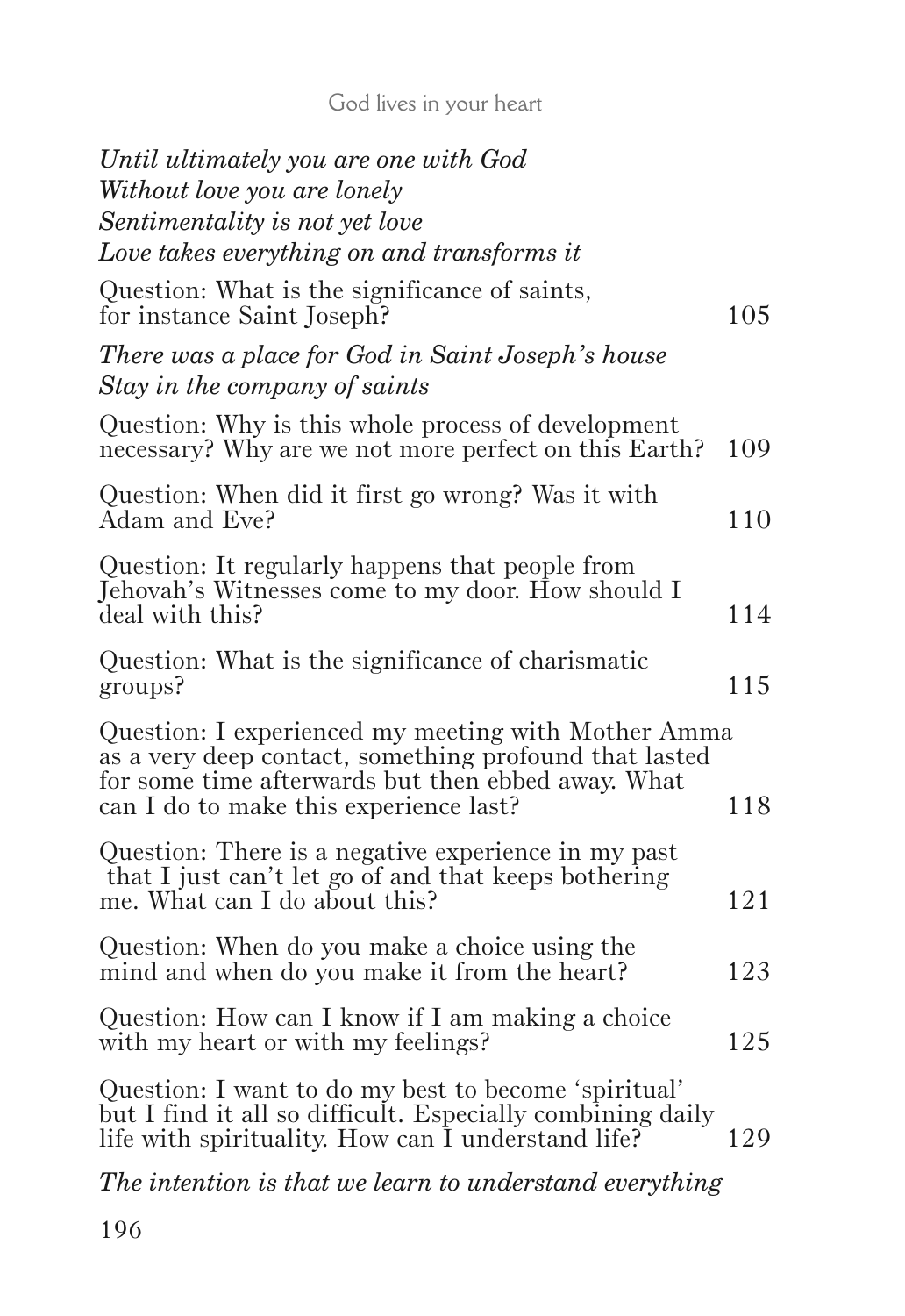#### Contents

*Washing your life The battle with God The cause of real sorrow Depression as a result of hypnosis How to cope with post-natal depression When you can accept the existence of certain laws About crying Sorrow and personal will More materialism, less insights More soul, more security My wish for peace has wings The world longs for peace Working together with the Hierarchy Master Morya's blessing*

### $\leq$  6 Living together with the Masters 145

*The most difficult thing is looking at yourself Thoughts, words and energy from the Master Traveling a path towards the light I will send you If there is anything you can rely on then it is on the Hierarchy The old should not retain any great importance The celebration of being together in love Fall in line with the progression Dare to live with the Hierarchy Don't be in a hurry Learning to live with the angels The power of prayer The great importance of meditating together Patience is rewarded, not the work*

Question: What does Master Morya mean when He says: 'daring to live with the force of the Christ'? <sup>160</sup>

*Open yourself so that the Christ can live through you*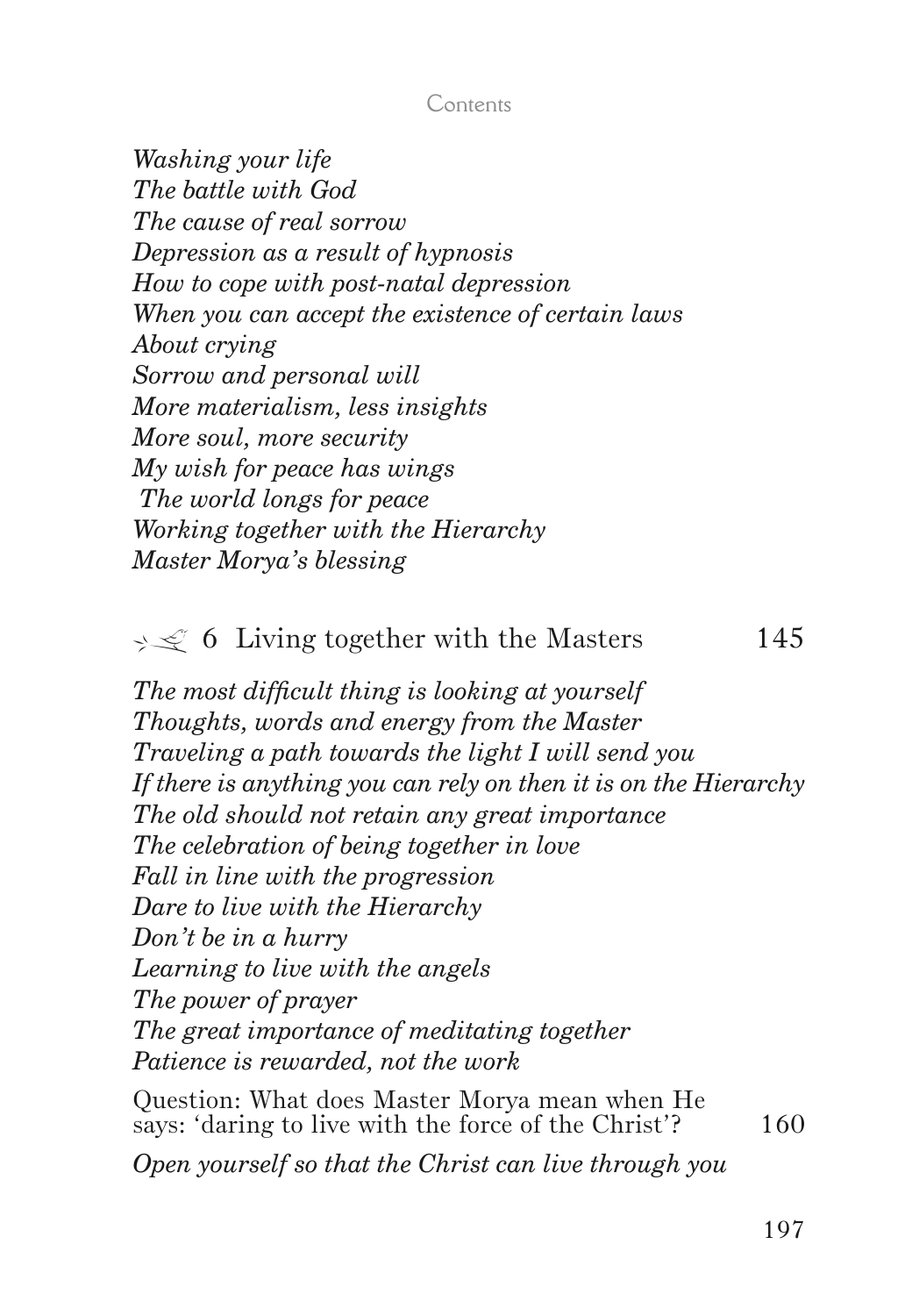| God lives in your neart                                                                                                                                                                                                                                                              |     |
|--------------------------------------------------------------------------------------------------------------------------------------------------------------------------------------------------------------------------------------------------------------------------------------|-----|
| $\leq 7$ Questions about Dying                                                                                                                                                                                                                                                       | 163 |
| Question: Is there something we can do for those who have<br>passed away? What is better: burial or cremation?                                                                                                                                                                       | 163 |
| Question: When someone dies, does he then go towards<br>the light? Some people say that when you have been<br>baptized in the Church it prevents you from going to the<br>light because the structure of the Church doesn't really<br>address itself to the Hierarchy, to the light. | 169 |
| Question: In the past those who were wiser were often<br>burned at the stake. Why did this happen?                                                                                                                                                                                   | 171 |
| Question: What happens to a murderer? Does he go to<br>the light, is he cared for or does he stay around<br>somewhere else?                                                                                                                                                          | 176 |
| $\leq 8$ The soul reveals a deep desire                                                                                                                                                                                                                                              | 179 |
| Forces are being sent to you. Ask and you shall receive.<br>Evil brings disappointment.<br>Long for the true values.                                                                                                                                                                 |     |

*Ask the Christ to come in your heart; open yourself for His grace; live with Him on this Earth.*

*Try to have a broader view in all possible directions New groups and help from Morya*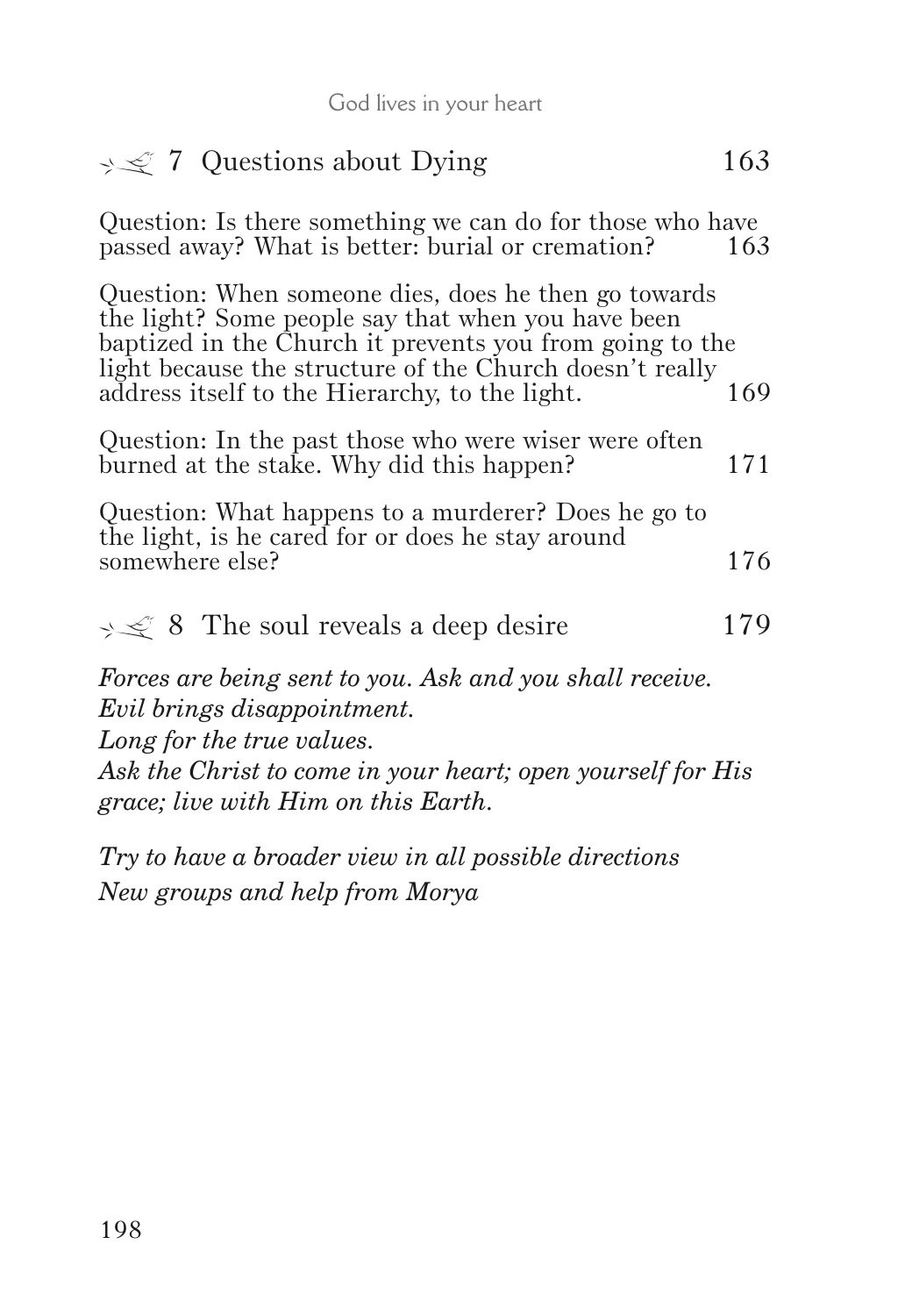# Morya Wisdom books

The Morya Wisdom series consists of nine books. Each book covers many diverse subjects and can be read separately from the others.

At the time of publication of this book, four Morya Wisdom books are available in English:

- 1. A deeper sense of life
- 2. Simplicity
- 3. God lives in your heart
- 4. Trust in yourself

Please visit the Mayil Publishing House website for complete and up-to-date information about Master Morya's publications in English. If you would like us to keep you informed of all the latest news you can also request our free monthly newsletter.

www.mayil.com